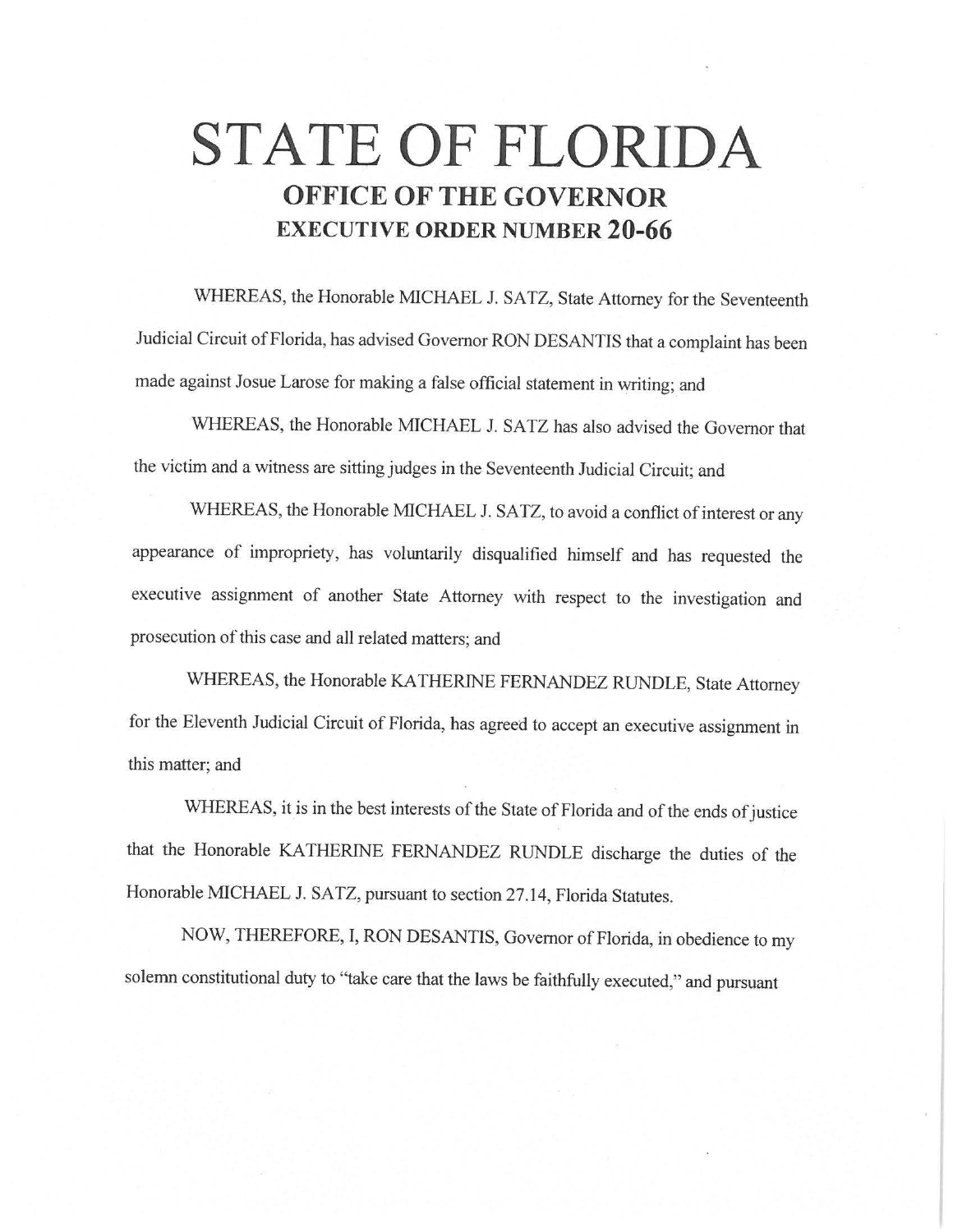to the Constitution and laws of the State of Florida, issue the following Executive Order, effective immediately:

#### Section 1.

The Honorable KATHERINE FERNANDEZ RUNDLE, State Attorney for the Eleventh Judicial Circuit of Florida, referred to as the "Assigned State Attorney," is assigned to discharge the duties of the Honorable MICHAEL J. SATZ, State Attorney for the Seventeenth Judicial Circuit of Florida, as they relate to the investigation, prosecution, and all matters related to Josue Larose.

#### Section 2.

The Assigned State Attorney or one or more Assistant State Attorneys and Investigators, who have been designated by the Assigned State Attorney, shall proceed immediately to the Seventeenth Judicial Circuit of Florida, and are vested with the authority to perform the duties prescribed herein.

## Section 3.

All residents of the Seventeenth Judicial Circuit are requested, and all public officials are directed, to cooperate and render whatever assistance is necessary to the Assigned State Attorney, so that justice may be served.

### Section 4.

The period of this Executive Assignment shall be for one (I) year, to and including March 12, 2021.